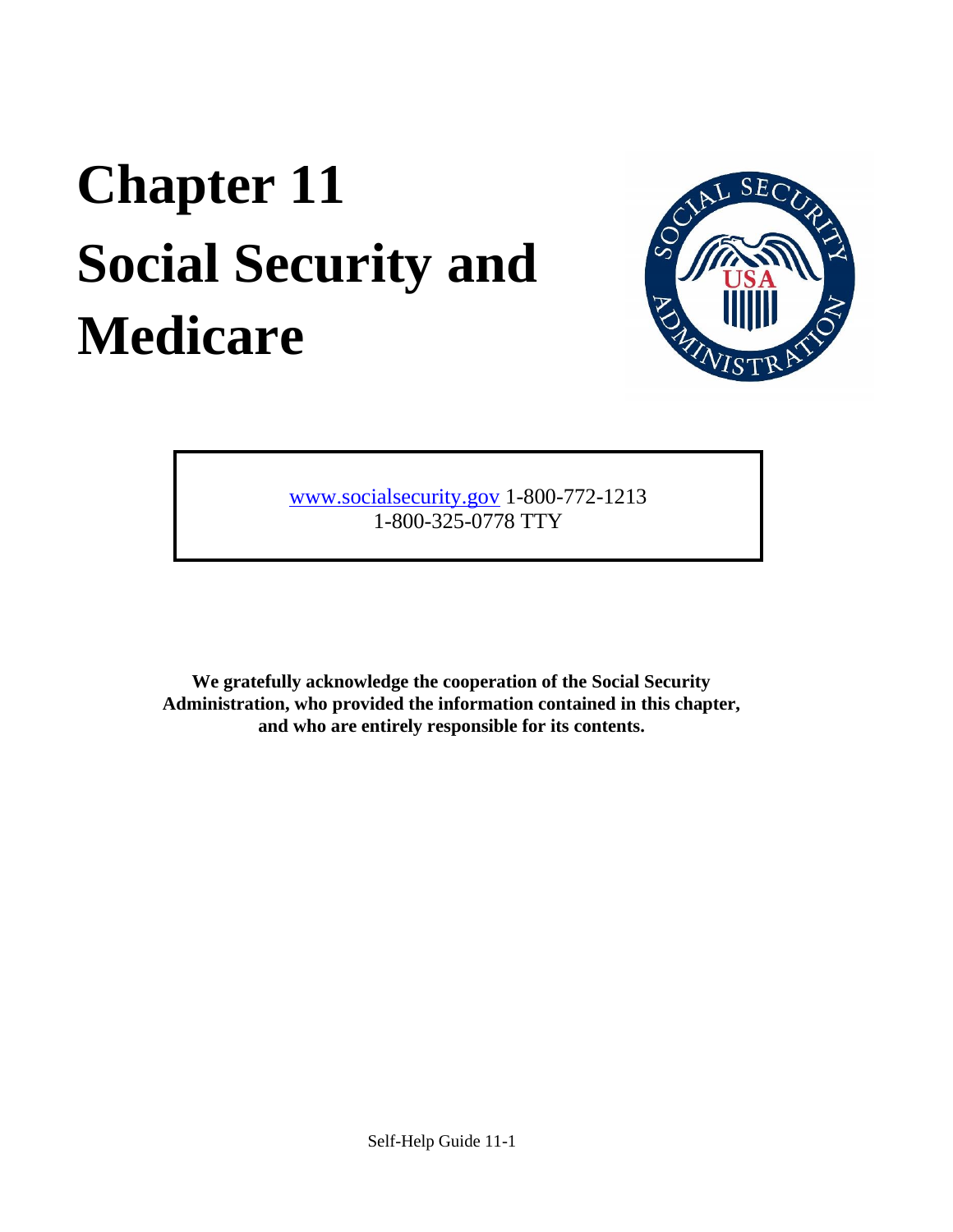# **Overview**

*This chapter will:*

- *describe benefit eligibility;*
- *explain the benefit application process;*
- *describe estimation of benefits; and*
- *explain Medicare benefits*

# **SOCIAL SECURITY: a simple concept**

Social Security reaches almost every family, and at some point, touches the lives of nearly all Americans. When you work, you pay taxes into Social Security.

Social Security helps older Americans, workers who become disabled, and families in which a spouse or parent dies. As of December 2020, about 175 million people worked and paid Social Security taxes and about 65 million people received monthly Social Security benefits.

Most of our beneficiaries are retirees and their families — about 49 million people in December 2020.

But Social Security was never meant to be the only source of income for people when they retire. Social Security replaces a percentage of a worker's pre-retirement income based on your lifetime earnings. The amount of your average wages that Social Security retirement benefits replaces varies depending on your earnings and when you choose to start benefits. If you start benefits in 2022 at your "full retirement age" (see our "**Full retirement age**" section), this percentage ranges from as much as 78 percent for very low earners, to about 42 percent for medium earners, to about 28 percent for high earners. If you start benefits after full retirement age, these percentages would be higher. If you start benefits earlier, these percentages would be lower. Most financial advisers say you will need about 70 percent of pre-retirement income to live comfortably in retirement, including your Social Security benefits, investments, and personal savings.

We want you to understand what Social Security can mean to you and your family's financial future. This explains the basics of the Social Security retirement, disability, and survivor's insurance programs.

The current Social Security system works like this: when you work, you pay taxes into Social Security. We use the tax money to pay benefits to:

- People who have already retired.
- People who are disabled.
- Survivors of workers who have died.
- Dependents of beneficiaries.

The money you pay in taxes isn't held in a personal account for you to use when you get benefits. We use your taxes to pay people who are getting benefits right now. Any unused money goes to the Social Security trust funds, not a personal account with your name on it.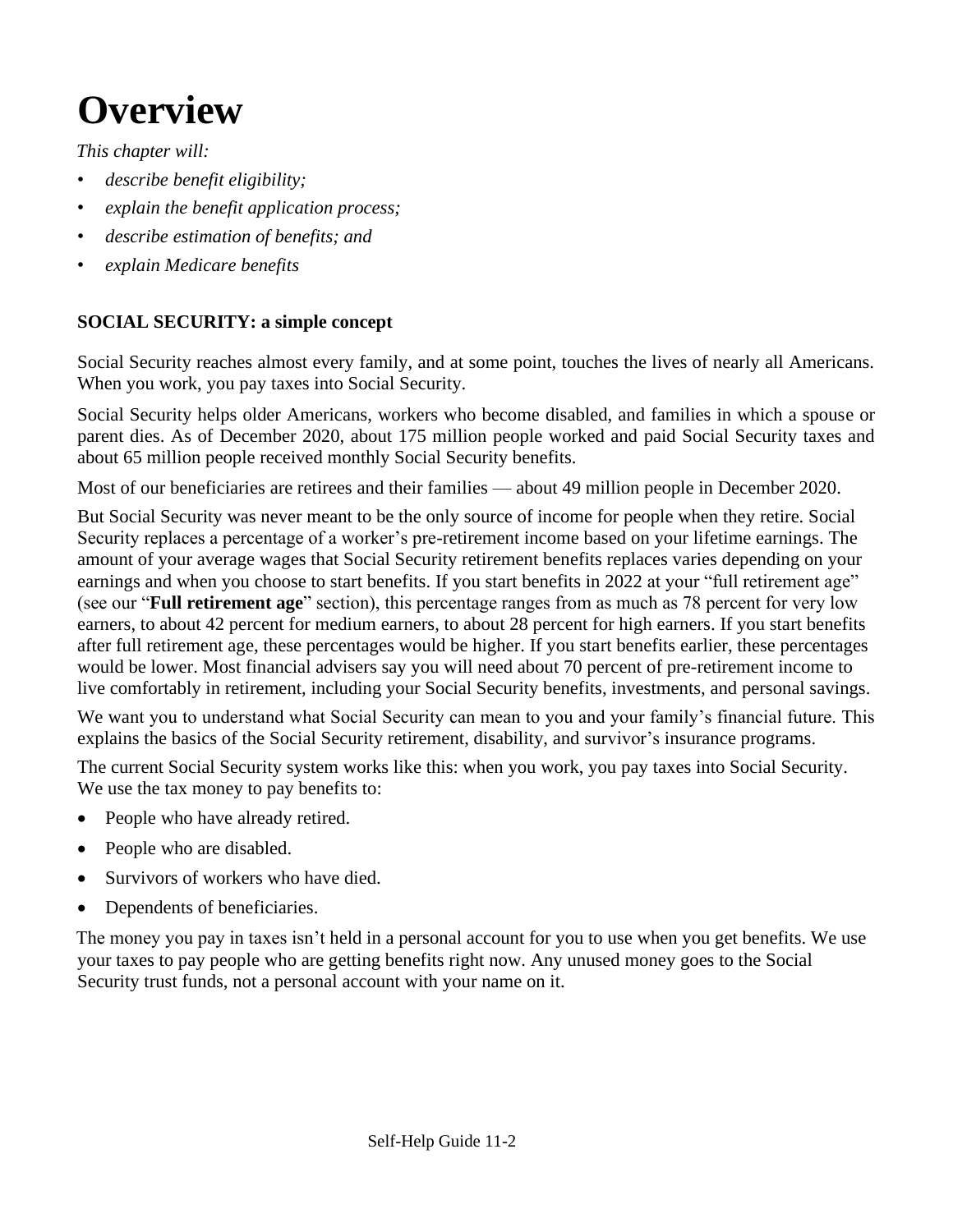## **Social Security is more than retirement**

Many people think of Social Security as just a retirement program. Most of the people receiving benefits are retired, but others receive benefits because they're:

- Disabled.
- A spouse or child of someone getting benefits.
- A divorced spouse of someone getting or eligible for Social Security.
- A spouse or child of a worker who die.
- A divorced spouse of a worker who died.
- A dependent parent of a worker who died.

Depending on your circumstances, you may be eligible for Social Security at any age. In fact, Social Security pays more benefits to children than any other government program.

#### **YOUR SOCIAL SECURITY TAXES**

We use the Social Security taxes you and other workers pay into the system to pay Social Security benefits.

You pay Social Security taxes based on your earnings, up to a certain amount. In 2022, that amount is \$147,000.

#### **Medicare taxes**

You pay Medicare taxes on all of your wages or net earnings from self-employment. These taxes are for Medicare coverage.

| If you work for someone else | <b>Social Security tax</b> | <b>Medicare tax</b> |  |  |
|------------------------------|----------------------------|---------------------|--|--|
| You pay                      | 6.2%                       | 1.45%               |  |  |
| Your employer pays           | 6.2%                       | 1.45%               |  |  |
| If you're self-employed      |                            |                     |  |  |
| You pay                      | 12.4%                      | 2.9%                |  |  |

#### **Additional Medicare tax**

Workers pay an additional 0.9 percent Medicare tax on income exceeding certain thresholds. The following chart shows the threshold amounts based on tax filing status:

| <b>Filing Status</b>      | <b>Threshold amount</b> |
|---------------------------|-------------------------|
| Married filing jointly    | \$250,000               |
| Married filing separately | \$125,000               |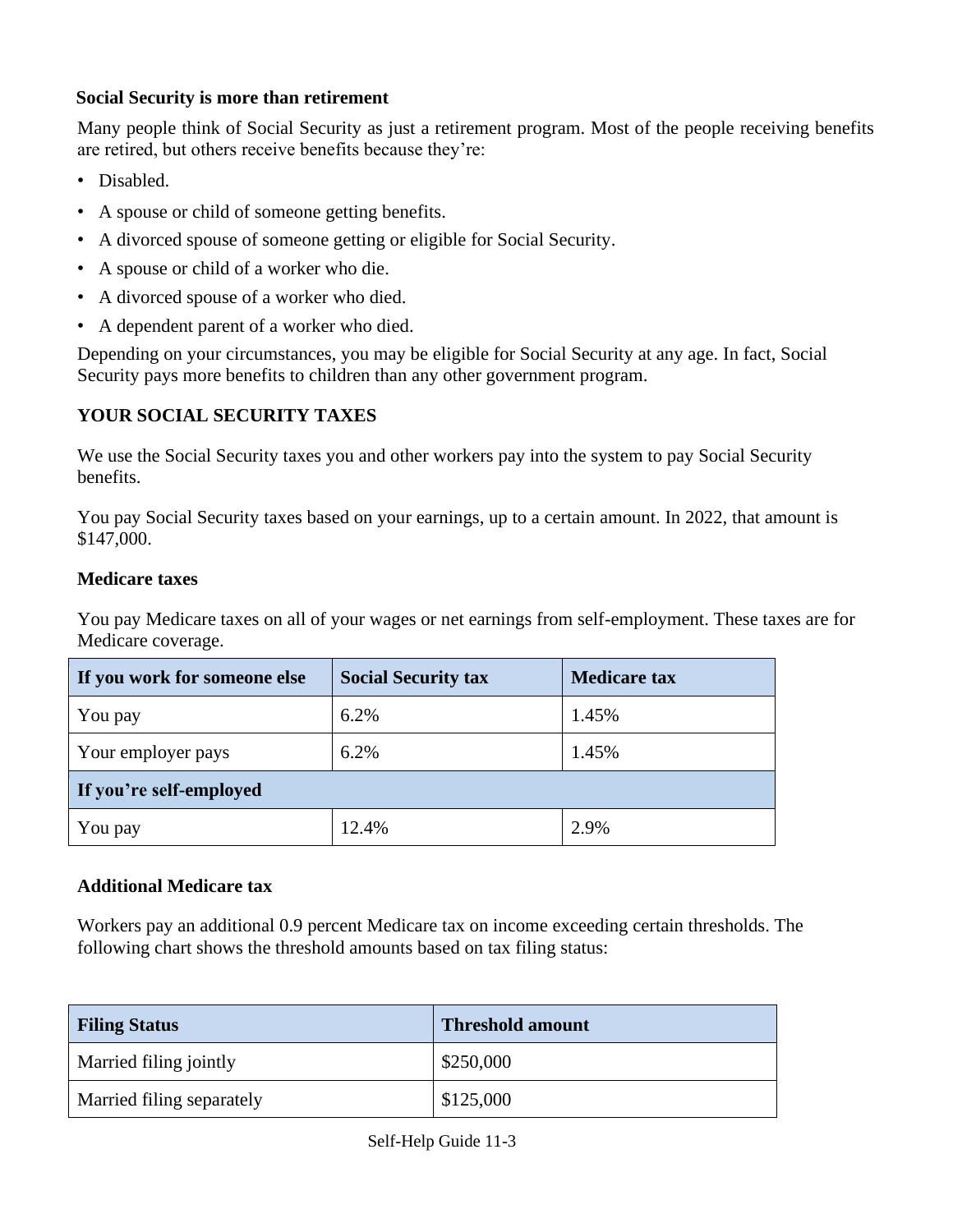| Single                                     | \$200,000 |
|--------------------------------------------|-----------|
| Head of household (with qualifying person) | \$200,000 |
| Qualifying widow(er) with dependent child  | \$200,000 |

# **WHERE YOUR SOCIAL SECURITY TAX DOLLARS GO**

In 2022, when you work, 85 cents of every Social Security tax dollar you pay goes to a trust fund that pays monthly benefits to current retirees and their families and to surviving spouses and children of workers who have died. About 15 cents goes to a trust fund that pays benefits to people with disabilities and their families.

From these trust funds, Social Security also pays the costs of managing the Social Security programs. The Social Security Administration is one of the most efficient agencies in the federal government, and we're working to make it better every day. Of each Social Security tax dollar you pay, we spend less than one penny to manage the program.

The entire amount of Medicare taxes you pay goes to a trust fund that pays some of the costs of hospital and related care for all Medicare beneficiaries. The Centers for Medicare & Medicaid Services, not the Social Security Administration, manages Medicare.

# **WHAT YOU NEED TO KNOW ABOUT SOCIAL SECURITY WHILE YOU'RE WORKING**

Your link with Social Security is your Social Security number. You need it to get a job and pay taxes. We use your Social Security number to track your earnings while you're working and your benefits after you're getting Social Security.

Don't carry your Social Security card. You should be careful about giving someone your Social Security number. Identity theft is one of the fastest growing crimes today. Most of the time, identity thieves use your Social Security number and your good credit to apply for more credit in your name. Then, they use the credit cards and don't pay the bills.

Your Social Security number and our records are confidential. If someone else asks us for information we have about you, we won't give any information without your written consent, unless the law requires or permits it.

Contact us if you need a Social Security number, or if you need to change your name on your current card. If you just need a replacement Social Security card, you **can** request one online using your free, personal *my* Social Security account as long as you are not requesting a name change or any other change to your card, and you meet other requirements. If you are unable to request a replacement card online, please contact us.

If you need to change your name on your current card, we will ask you to complete a simple application and ask to see certain documents. We need to see originals or copies certified by the issuing office. We can't accept photocopies or notarized copies of documents.

To get a Social Security number or a replacement card, you must prove your U.S. citizenship or immigration status, age, and identity. We don't need proof of your U.S. citizenship and age for a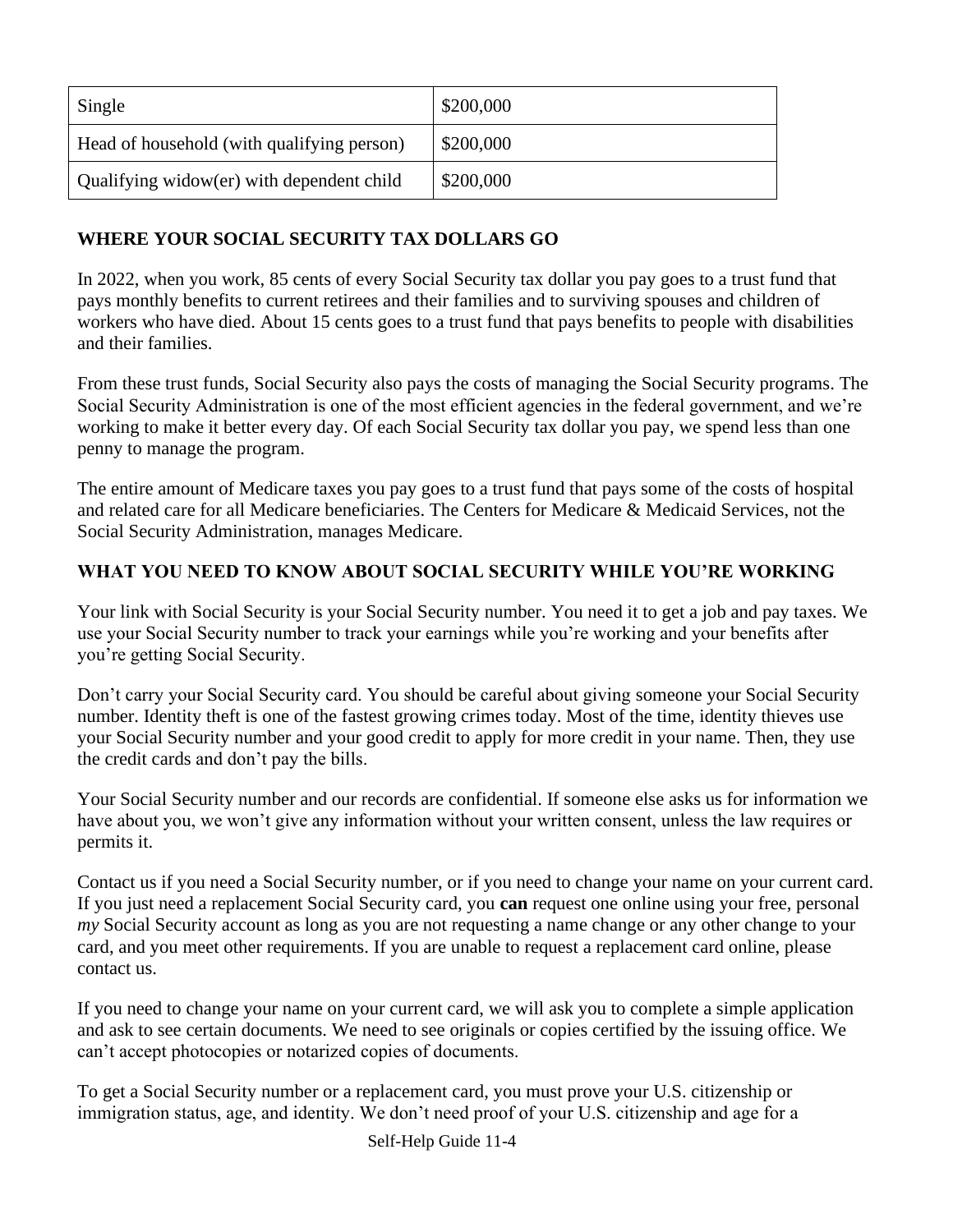replacement card if they're already in our records. We only accept certain documents as proof of U.S. citizenship. These include your U.S. birth certificate, U.S. passport, Certificate of Naturalization, or Certificate of Citizenship. If you aren't a U.S. citizen, we must see your immigration document proving work authorization. If you don't have work authorization, different rules apply.

For proof of identity, we accept current documents showing your name, identifying information and preferably a recent photograph, such as a driver's license or other state-issued identification card, or a U.S. passport.

To apply for a change of name on your Social Security card, you must show a recently issued document that proves your name has been legally changed.

Be sure to safeguard your Social Security card. We limit the number of replacement cards you can get to three in a year and 10 during your lifetime. Legal name changes and other exceptions don't count toward these limits. For example, changes in noncitizen status that require card updates may not count toward these limits. These limits may not apply if you can prove you need the card to prevent a significant hardship.

For more information, read *Your Social Security Number and Card* (Publication No. 05-10002). If you aren't a citizen, read *Social Security Numbers for Noncitizens* (Publication No. 05-10096).

All of our card services are free. Social Security never charges for the card services we provide.

# **HOW YOU BECOME ELIGIBLE FOR SOCIAL SECURITY**

As you work and pay taxes, you earn Social Security "credits." In 2022, you earn one credit for each \$1,510 in earnings — up to a maximum of four credits per year. The amount of money needed to earn one credit usually goes up every year.

Most people need 40 credits (10 years of work) to qualify for benefits. Younger people need fewer credits to be eligible for disability benefits or for their family members to be eligible for survivors benefits when the worker dies.

# **WHAT YOU NEED TO KNOW ABOUT BENEFITS**

Social Security benefits only replace some of your earnings when you retire, become disabled, or die. We base your benefit payment on how much you earned during your working career. Higher lifetime earnings result in higher benefits. If there were some years when you didn't work, or had low earnings, your benefit amount may be lower than if you worked steadily.

# **Retirement benefits**

Choosing when to start receiving retirement benefits is one of the most important decisions you'll make in your lifetime. If you choose to start receiving benefits when you reach your full retirement age, you'll receive your full benefit amount. We will reduce your benefit amount if you begin benefits before reaching full retirement age. You can also choose to keep working beyond your full retirement age. If you do, your benefit will increase from the time you reach full retirement age, until you start receiving benefits, or until you reach age 70.

#### **Full retirement age**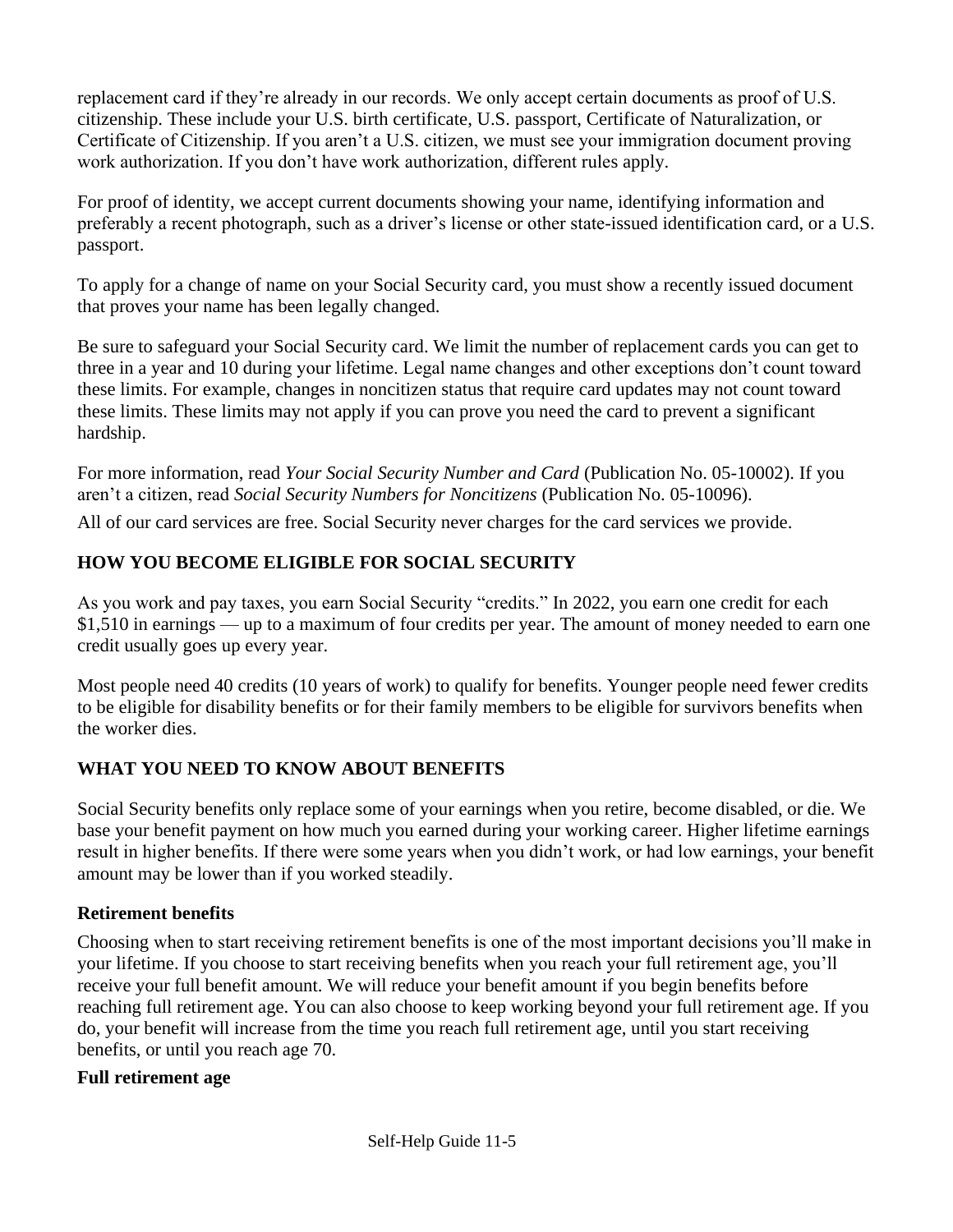If you were born from 1943 to 1960, the age at which full retirement benefits are payable increases gradually to age 67. In 2022, if your birth year is 1954 or earlier, you are already eligible for your full Social Security benefit. Use the following chart to find out your full retirement age.

| <b>Year of birth</b> | <b>Full retirement age</b> |
|----------------------|----------------------------|
| 1943-1954            | 66                         |
| 1955                 | 66 and 2 months            |
| 1956                 | 66 and 4 months            |
| 1957                 | 66 and 6 months            |
| 1958                 | 66 and 8 months            |
| 1959                 | 66 and 10 months           |
| 1960 or later        | 67                         |

*NOTE: Although the full retirement age is rising, you should still apply for Medicare benefits three months before your 65th birthday. If you wait longer, your Medicare medical insurance (Part B) and prescription drug coverage (Part D) may cost you more money.*

## **Delayed retirement**

If you choose to delay receiving benefits beyond your full retirement age, we'll increase your benefit a certain percentage, depending on the year of your birth. We'll add the increase automatically each month from the time you reach full retirement age, until you start taking benefits or reach age 70, whichever comes first. There is more information on delayed retirement credits on our website at *[www.ssa.gov/benefits/retirement/planner/ delayret.html](file://///S4BCAB1.NY.AD.SSA.GOV/shared/PAS%20Folder/Events/2022/www.ssa.gov/benefits/retirement/planner/%20delayret.html)*.

#### **Early retirement**

You may start receiving benefits as early as age 62. We reduce your benefits if you start early by about one-half of one percent for each month you start receiving benefits before your full retirement age. For example, if your full retirement age is 66 and ten months, and you sign up for Social Security when you're 62, you would only get about 70.8 percent of your full benefit.

*NOTE: The reduction will be greater in future years as the full retirement age increases.* 

Once you've made the decision about when to start benefits, you can apply for Social Security retirement benefits on our website at *www.ssa.gov/benefits/retirement/apply.html*.

#### **If you work and get benefits**

You can continue to work and still receive retirement benefits. Your earnings in (or after) the month you reach full retirement age won't reduce your Social Security benefits. In fact, working beyond full retirement age can increase your benefits. We'll have to reduce your benefits, however, if your earnings exceed certain limits for the months before you reach your full retirement age.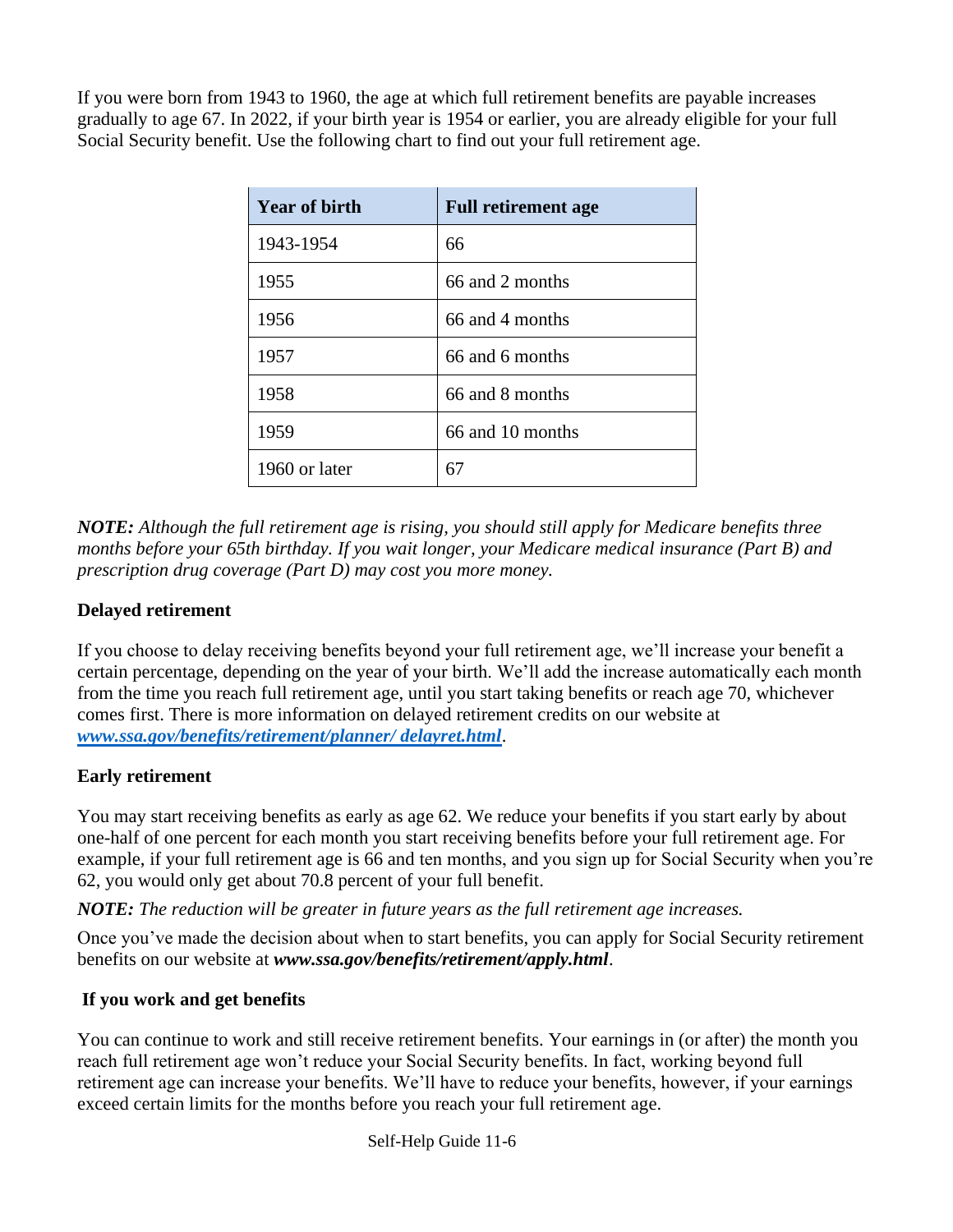If you work, but start receiving benefits before full retirement age, we deduct one dollar in benefits for each two dollars in earnings you have above the annual limit. In 2022, the limit is \$19,560.

In the year you reach your full retirement age, we reduce your benefits by one dollar for every three dollars you earn over a different annual limit (\$51,960 in 2022) until the month you reach full retirement age.

Once you reach full retirement age, you can keep working, and we won't reduce your Social Security benefit, no matter how much you earn.

For more information about how work affects your benefits, read *How Work Affects Your Benefits*  (Publication No. 05-10069).

*NOTE: People who work and receive disability or Supplemental Security Income payments have different earnings rules. They must immediately report all their earnings to Social Security no matter how much they earn.* 

#### **Retirement benefits for widows and widowers**

If you're receiving widow's or widower's benefits, you can switch to your own retirement benefits as early as age 62, assuming your retirement benefit is more than the amount you receive on your deceased spouse's earnings. Often, you can begin receiving one benefit at a reduced rate and then switch to the other benefit at the full rate when you reach full retirement age. The rules are complicated and vary depending on your situation, so talk to a Social Security representative about the choices available to you.

For more information about retirement benefits, read *Retirement Benefits* (Publication No. 05-10035).

# **Disability benefits**

If you can't work because of a physical or mental condition that's expected to last at least one year or result in death, you may be eligible for Social Security disability benefits.

Our disability rules are different from private or other government agency plans. Qualifying for disability from another agency or program doesn't mean you will be eligible for disability benefits from us. Having a statement from your doctor saying you're disabled doesn't mean you'll automatically be eligible for Social Security disability benefits. For more information about Social Security disability benefits, read *Disability Benefits* (Publication No. 05-10029). You can apply for Social Security disability benefits on our website at *[www.ssa.gov/benefits/disability](file://///S4BCAB1.NY.AD.SSA.GOV/shared/PAS%20Folder/Events/2022/www.ssa.gov/benefits/disability)*.

People, including children, who have little income and few resources, and who have a disability, may be eligible for disability payments through the Supplemental Security Income (SSI) program. For more information about SSI, read *Supplemental Security Income (SSI)* (Publication No. 05-11000).

If you become disabled, file for disability benefits as soon as possible, because it usually takes several months to process a disability claim. We may be able to process your claim more quickly if you have the following when you apply:

- Medical records and treatment dates from your doctors, therapists, hospitals, clinics, and caseworkers.
- Your laboratory and other test results.
- The names, addresses, phone, and fax numbers of your doctors, clinics, and hospitals.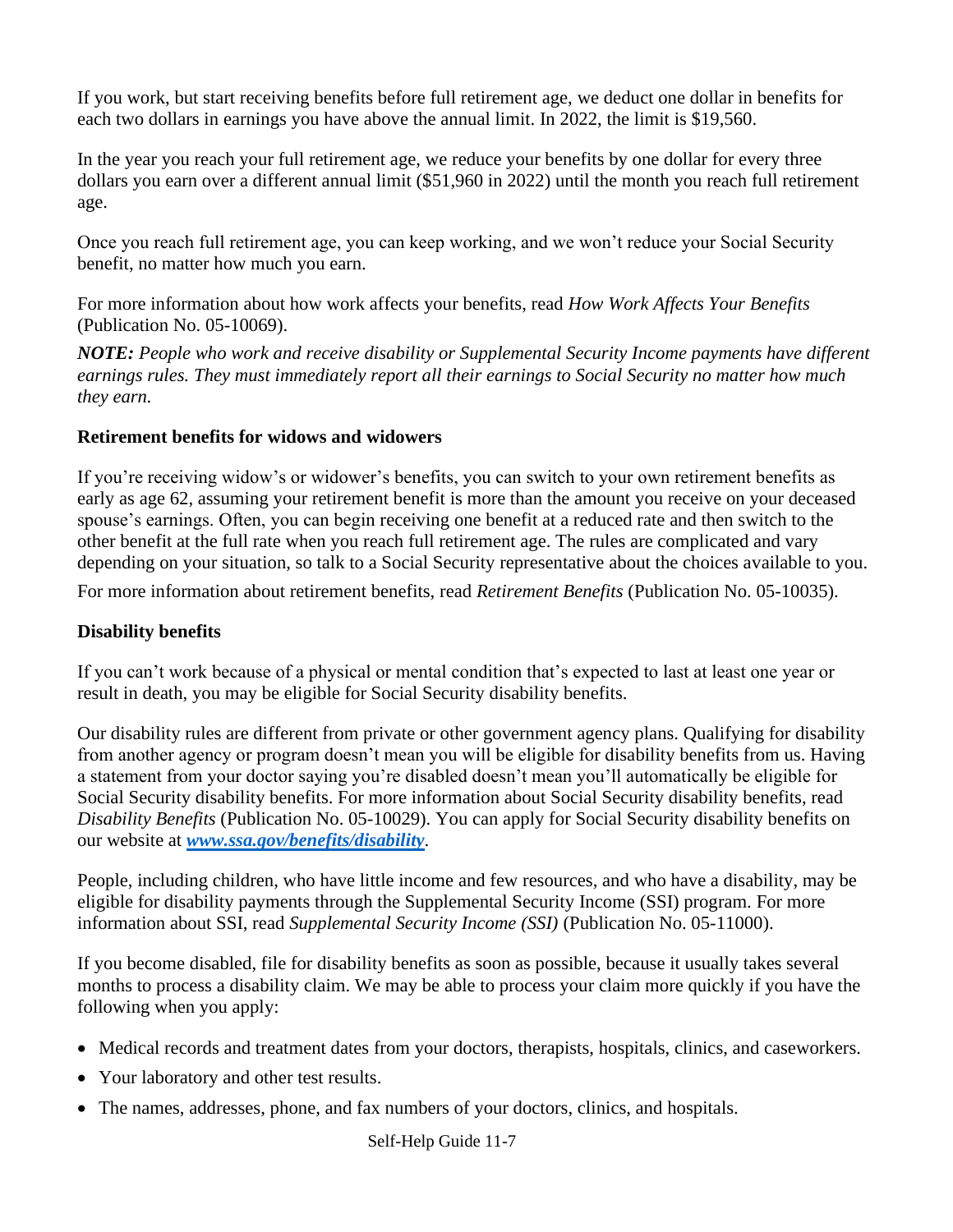- The names of all medications you're taking.
- The names of your employers and job duties for the last 15 years.

# **YOUR BENEFITS MAY BE TAXABLE**

Some people who get Social Security will have to pay taxes on their benefits. About 40 percent of our current beneficiaries pay taxes on their benefits.

You may have to pay taxes on your benefits if you file a federal tax return as an "individual" and your total income is more than \$25,000. If you file a joint return, you may have to pay taxes if you and your spouse have a total income that is more than \$32,000. For more information, call the Internal Revenue Service's toll-free number, **1-800-829-3676**.

# **BENEFITS FOR YOUR FAMILY**

When you start receiving Social Security retirement or disability benefits, other family members may also be eligible to receive benefits. For example, benefits can be paid to your spouse:

- If they're age 62 or older.
- At any age if they're caring for your child (the child must be younger than 16 or disabled and entitled to Social Security benefits on your record).

Benefits can also be paid to your unmarried children if they're:

- Younger than 18.
- Between 18 and 19 years old, but in elementary or secondary school as full-time students.
- Age 18 or older and disabled (the disability must have started before age 22).

Under certain circumstances, we can also pay benefits to a stepchild, grandchild, step-grandchild, or an adopted child. If you become the parent of a child after you begin receiving benefits, let us know about the child, so we can decide if the child is eligible for benefits.

#### **How much can family members get?**

Each family member may be eligible for a monthly benefit that is up to half of your retirement or disability benefit amount. However, there is a limit to the total amount of money that can be paid to you and your family. The limit varies but is generally equal to about 150 to 180 percent of your retirement or disability benefit.

# **If you're divorced**

If you're divorced, your ex-spouse may qualify for benefits on your earnings. In some situations, they may get benefits even if you aren't receiving them. To qualify, a divorced spouse must:

- Have been married to you for at least 10 years.
- Have been divorced from you at least two years if you have not filed for benefits yet.
- Be at least 62 years old.
- Be unmarried.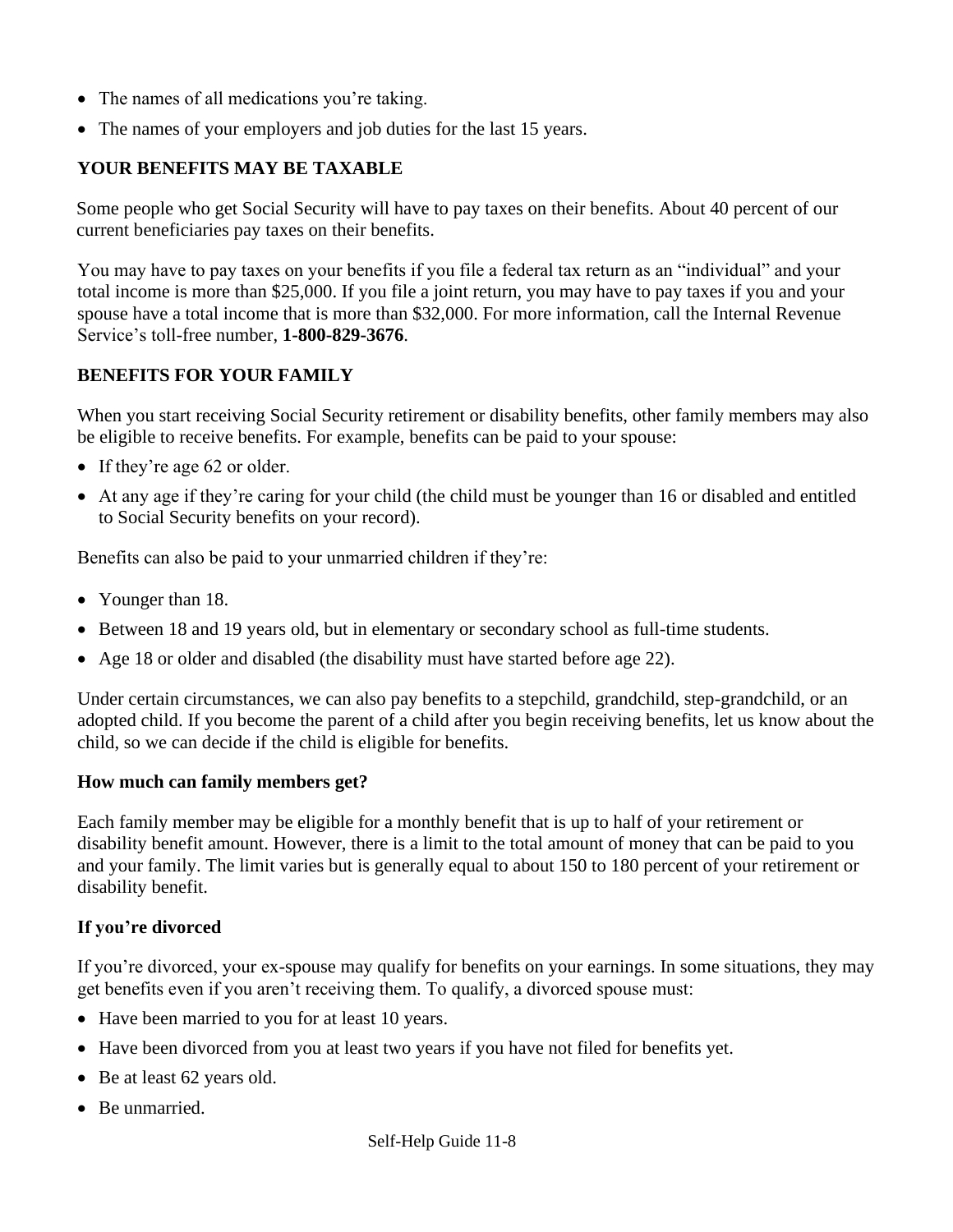• Depending on the circumstances, not be entitled to or eligible for a benefit on their own work that is equal to or higher than half the full amount on your record.

#### **Survivors' benefits**

When you die, your family may be eligible for benefits based on your work.

Family members who can collect benefits include a widow or widower who is:

- 60 or older.
- 50 or older and disabled.
- Any age if they're caring for your child who is younger than 16 or disabled and entitled to Social Security benefits on your record.

Your children can receive benefits, too, if they're unmarried and:

- Younger than 18 years old.
- Between 18 and 19 years old, but in an elementary or secondary school as full-time students.
- Age 18 or older and disabled (the disability must have started before age 22).

Additionally, your parents can receive benefits on your earnings if they were dependent on you for at least half of their support.

#### **One-time payment after death**

If you have enough credits, a one-time payment of \$255 also may be made after your death. This benefit may be paid to your spouse or minor children if they meet certain requirements.

# **If you're divorced and have a surviving ex-spouse**

If you're divorced, your ex-spouse may be eligible for survivor's benefits based on your earnings when you die. They must:

- Be at least age 60 years old (or 50 if disabled) and have been married to you for at least 10 years.
- Be any age if they're caring for a child who is eligible for benefits based on your earnings.
- Not be entitled to a benefit based on their own work that is equal or higher than the full insurance amount on your record.
- Not be currently married, unless the remarriage occurred after age 60 or after age 50 if disabled.

Benefits paid to an ex-spouse won't affect the benefit rates for other survivors receiving benefits on your earnings record.

*NOTE: If you're deceased and your ex-spouse remarries after age 60, they may be eligible for Social Security benefits based on either your work or the new spouse's work, whichever is higher.*

#### **How much will your survivors get?**

Your survivors receive a percentage of your basic Social Security benefit — usually in a range from 75 to 100 percent each. However, there is a limit to the amount of money that can be paid each month to a family. The limit varies but is generally equal to about 150 to 180 percent of your benefit rate.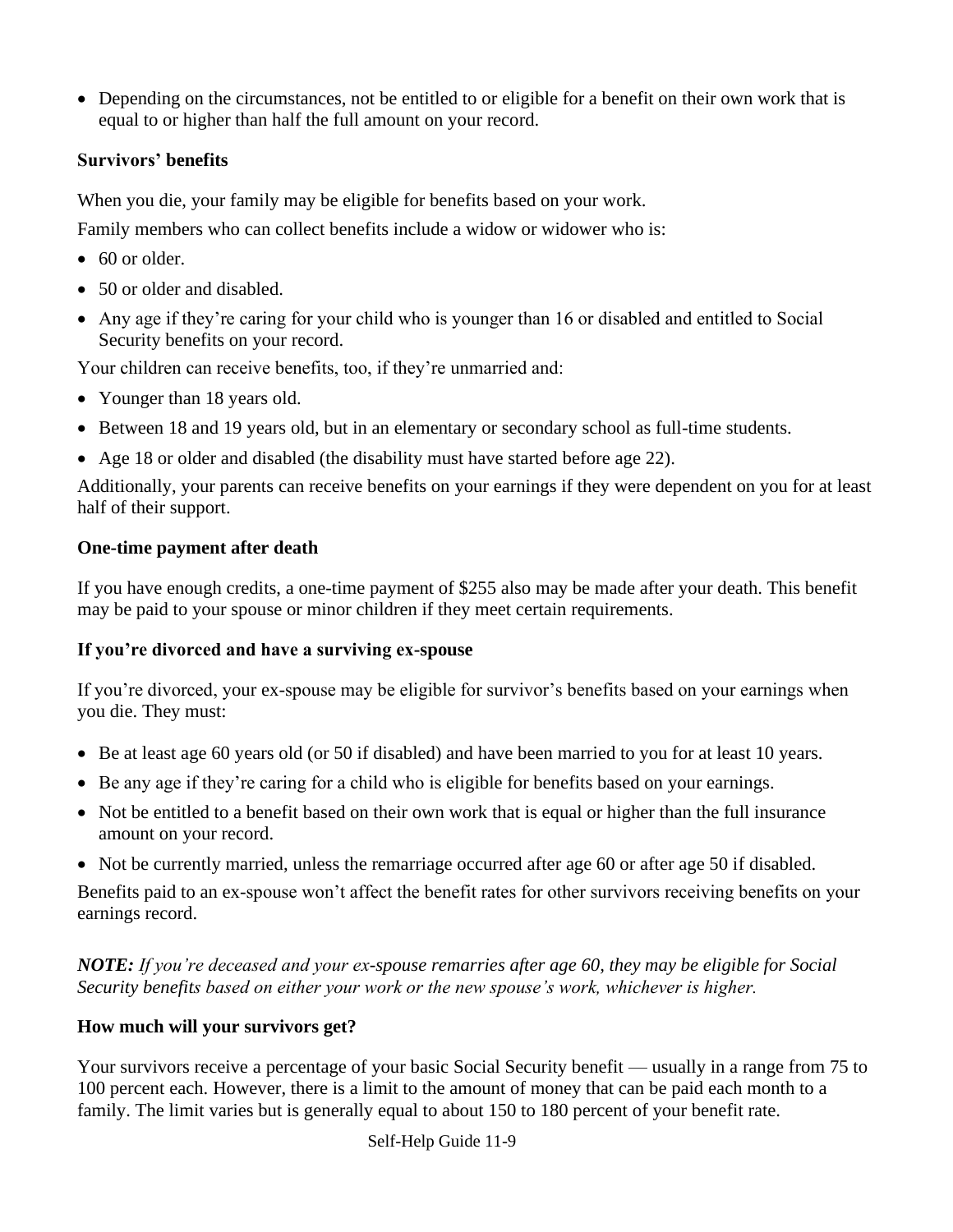# **WHEN YOU'RE READY TO APPLY FOR BENEFITS**

You should apply for benefits about four months before the date you want your benefits to start. If you aren't ready to apply for retirement benefits yet but are thinking about it, you should visit our website to use our informative retirement planner at *[www.ssa.gov/benefits/retirement](file://///S4BCAB1.NY.AD.SSA.GOV/shared/PAS%20Folder/Events/2022/www.ssa.gov/benefits/retirement)*. To file for disability or survivors' benefits, you should apply as soon as you're eligible.

You can apply for benefits on our website at *[www.ssa.gov/benefits/retirement](file://///S4BCAB1.NY.AD.SSA.GOV/shared/PAS%20Folder/Events/2022/www.ssa.gov/benefits/retirement)*.

If you have a *my* Social Security account, you can get an estimate of your personal retirement benefits and see the effects of different retirement age scenarios. If you don't have a *my* Social Security account, create one at *www.ssa.gov/myaccount*.

You also can get more detailed benefit calculations at *[www.ssa.gov/benefits/calculators](http://www.ssa.gov/benefits/calculators)*.

#### **What you will need to apply**

When you apply for benefits, we will ask you to provide certain documents. The documents you'll need depend on the type of benefits you file for. Providing these documents to us quickly will help us pay your benefits faster. You must present original documents or copies certified by the issuing office — we can't accept photocopies.

Don't delay filing an application just because you don't have all the documents you need. We'll help you get them.

Some documents you may need when you sign up for Social Security are:

- Your Social Security card (or a record of your number).
- Your birth certificate.
- Your children's birth certificates and Social Security numbers (if you're applying for them).
- Proof of U.S. citizenship or lawful immigration status if you (or a child) weren't born in the United States.
- Your spouse's birth certificate and Social Security number if they are applying for benefits based on your earnings.
- Your marriage certificate (if signing up on a spouse's earnings or if your spouse is signing up on your earnings).
- Your military discharge papers if you had military service.
- Your most recent W-2 form, or your tax return, if you're self-employed.

We will let you know if you need other documents when you apply.

#### **HOW WE PAY BENEFITS**

You must receive your Social Security payments electronically. One of the ways you can choose to receive your benefits is through direct deposit to your account at a financial institution. Direct deposit is a simple, and secure way to receive your payments. Be sure to have your checkbook or account statement with you when you apply. We will need that information, as well as your financial institution's routing number, to make sure your monthly benefit deposit goes into the right account.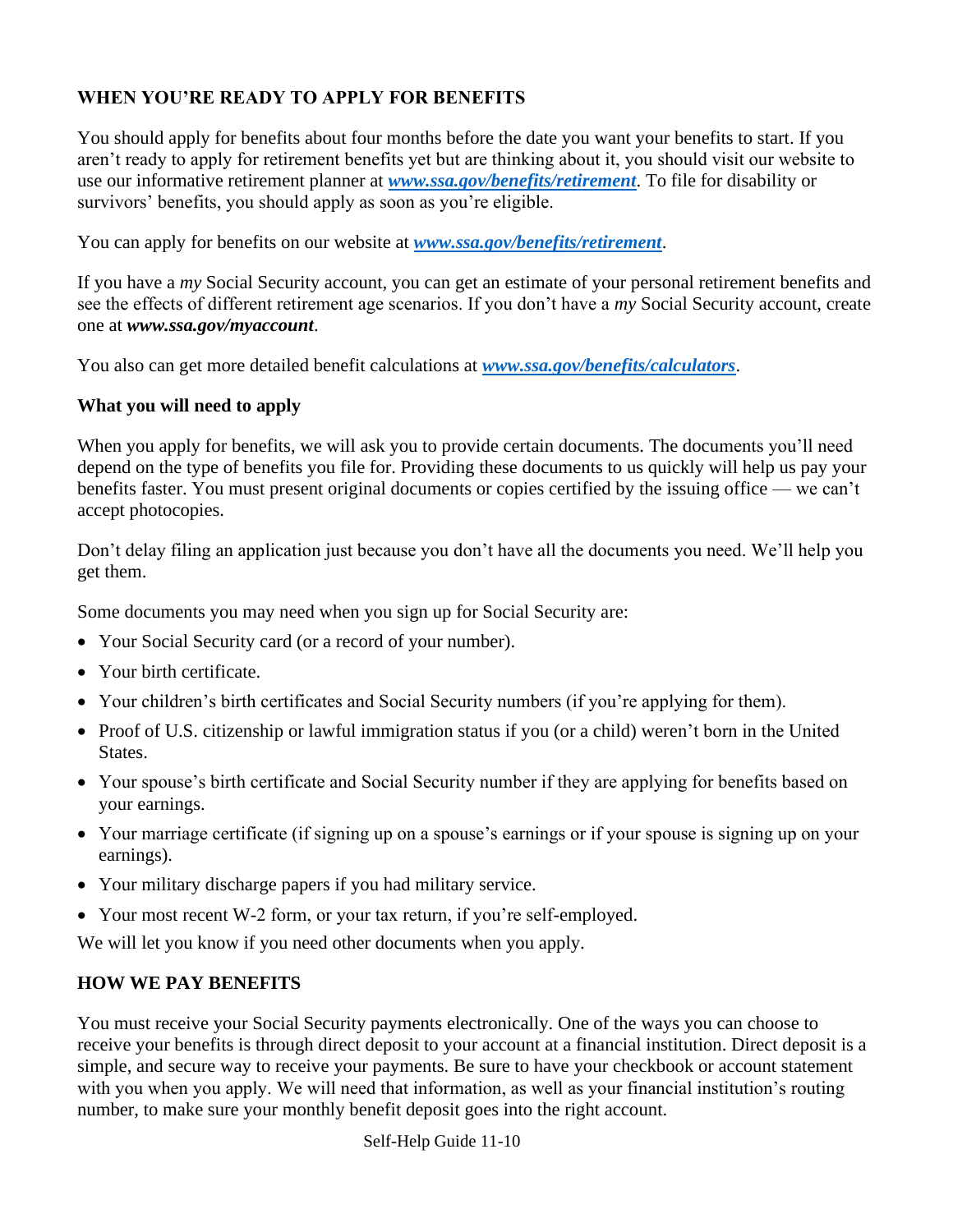If you don't have an account with a financial institution, or if you prefer to receive your benefits on a prepaid debit card, you can sign up for the Direct Express® card program. With Direct Express®, payments go straight to the card account. Another payment choice you can consider is an electronic transfer account. This low-cost federally insured account lets you enjoy the security and convenience of automatic payments.

## **Supplemental security income (SSI) program**

If you have limited income and resources (things you own), SSI may be able to help. SSI financing comes from general revenues, not Social Security taxes.

SSI makes monthly payments to people who are age 65 or older or who are blind or disabled. We don't count some of your income and some of your resources when we decide whether you're eligible for SSI. Your house and your car, for example, usually don't count as resources.

To apply for SSI, you can begin the process and — in some cases — complete most or all of your application online by visiting our website at *www.ssa.gov/applyforbenefits*. You can also call us toll-free at **1-800-772-1213** to set up an appointment with a representative from your local Social Security office.

#### **Right to appeal**

If you disagree with a decision made on your claim, you can appeal it. You can handle your own appeal with free help from Social Security, or you can choose to have a representative help you. We can give you information about organizations that can help you find a representative. For more information about the appeals process and selecting a representative, read *Your Right to Question the Decision Made on Your Claim* (Publication No. 05-10058).

# **ONLINE "***MY* **SOCIAL SECURITY" ACCOUNT**

You can now easily set up a secure online *my* Social Security account to access your *Social Security Statement* to check your earnings and get your benefit estimates. You may also be able to use your online *my* Social Security account to request a replacement Social Security number card (available in many states and the District of Columbia). If you currently receive benefits, you can also:

- Get your benefit verification letter.
- Change your address and phone number.
- Request a replacement Medicare card.
- Get a replacement SSA-1099 or SSA-1042S for tax season.
- Start or change your direct deposit.
- Opt out of getting agency notices by mail for those available online.
- Report your wages if you work and receive Social Security disability insurance benefits, Supplemental Security Income (SSI) payments, or both.

You can create a *my* Social Security account if you're age 18 or older and have a Social Security number, valid email address, and U.S. mail address. To create an account, go to *[www.ssa.gov/myaccount](file://///S4BCAB1.NY.AD.SSA.GOV/shared/PAS%20Folder/Events/2022/www.ssa.gov/myaccount)*. You will need to provide some personal information to confirm your identity, and then choose a username and password.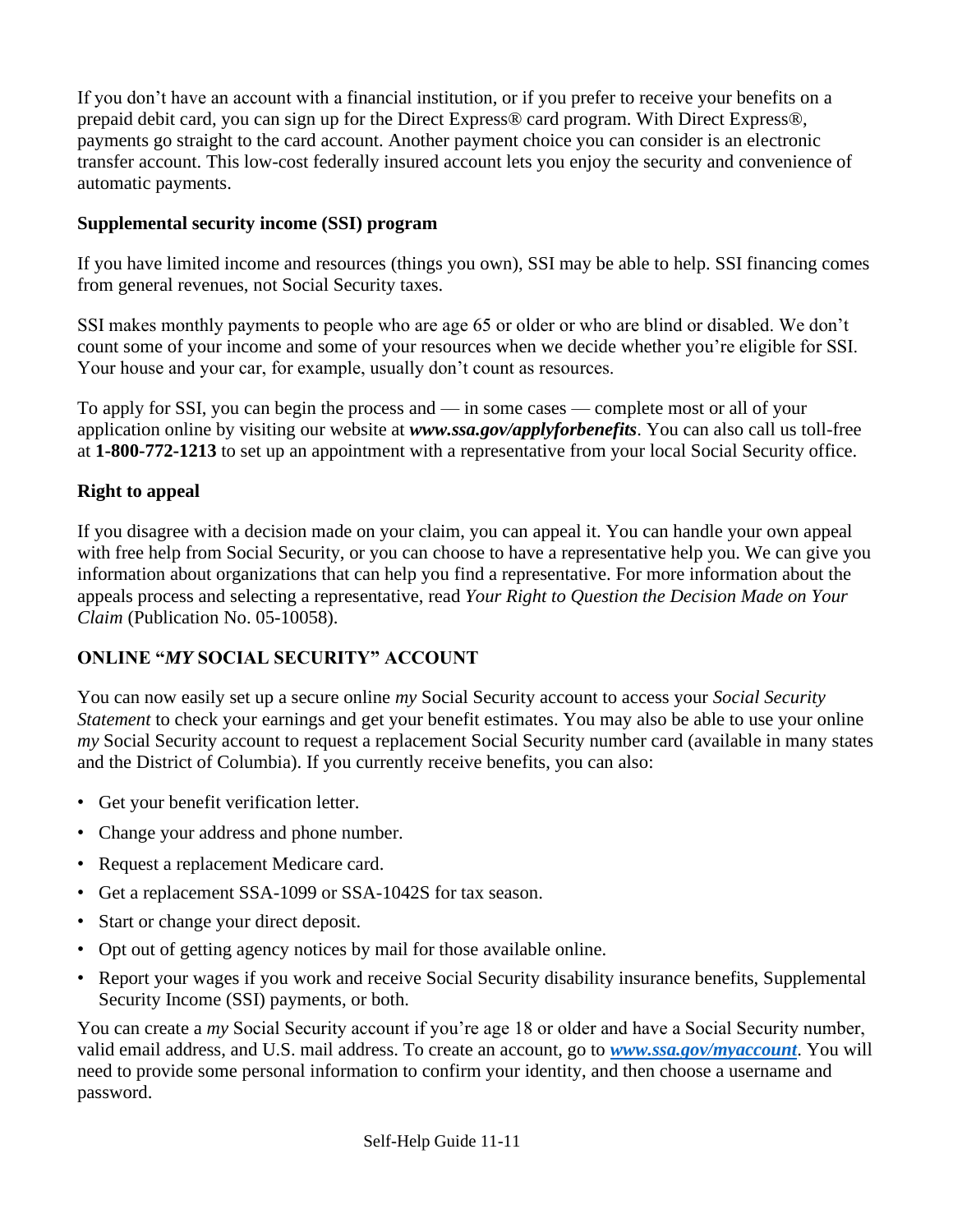#### **MEDICARE**

Medicare is our country's basic health insurance program for people age 65 or older and for many people with disabilities.

You shouldn't confuse Medicare with Medicaid. Medicaid is a health care program for people with low income and limited resources. State health and human services offices or social services agencies run the Medicaid program. Some people qualify for just one program, while others qualify for both Medicare and Medicaid.

#### **Parts of Medicare**

Social Security enrolls you in Original Medicare (Part A and Part B).

Medicare Part A (hospital insurance) helps pay for inpatient care in a hospital or limited time at a skilled nursing facility (following a hospital stay). Part A also pays for some home health care and hospice care.

Medicare Part B (medical insurance) helps pay for services from doctors and other health care providers, outpatient care, home health care, durable medical equipment, and some preventive services.

Medicare Advantage Plan (previously known as Part C) includes all benefits and services covered under Part A and Part B — prescription drugs and additional benefits such as vision, hearing, and dental bundled together in one plan.

Medicare Part D (Medicare prescription drug coverage) helps cover the cost of prescription drugs.

#### **Who's eligible for Medicare Part A?**

Most people get Part A when they turn 65. You qualify for it automatically if you're eligible for Social Security or Railroad Retirement Board benefits. Or, you may qualify based on a spouse's (including a divorced spouse's) employees not covered by Social Security, who paid the Medicare tax.

If you get Social Security disability benefits for 24 months, you'll qualify for Part A.

If you get Social Security disability benefits because you have amyotrophic lateral sclerosis (Lou Gehrig's disease), you don't have to wait 24 months to qualify.

Also, someone with permanent kidney failure requiring dialysis or kidney replacement qualifies for Part A if they've worked long enough or is the spouse or child of a worker who qualifies.

If you don't meet these requirements, you may be able to get Medicare hospital insurance by paying a monthly premium. For more information, call our toll-free number or visit *Medicare.gov*.

Certain people who were exposed to environmental health hazards are entitled to Part A and can enroll in Part B and Part D. These people have an asbestos-related disease and were present for at least six months in Lincoln County, Montana, 10 years or more before diagnosis.

#### **Who's eligible for Medicare Part B?**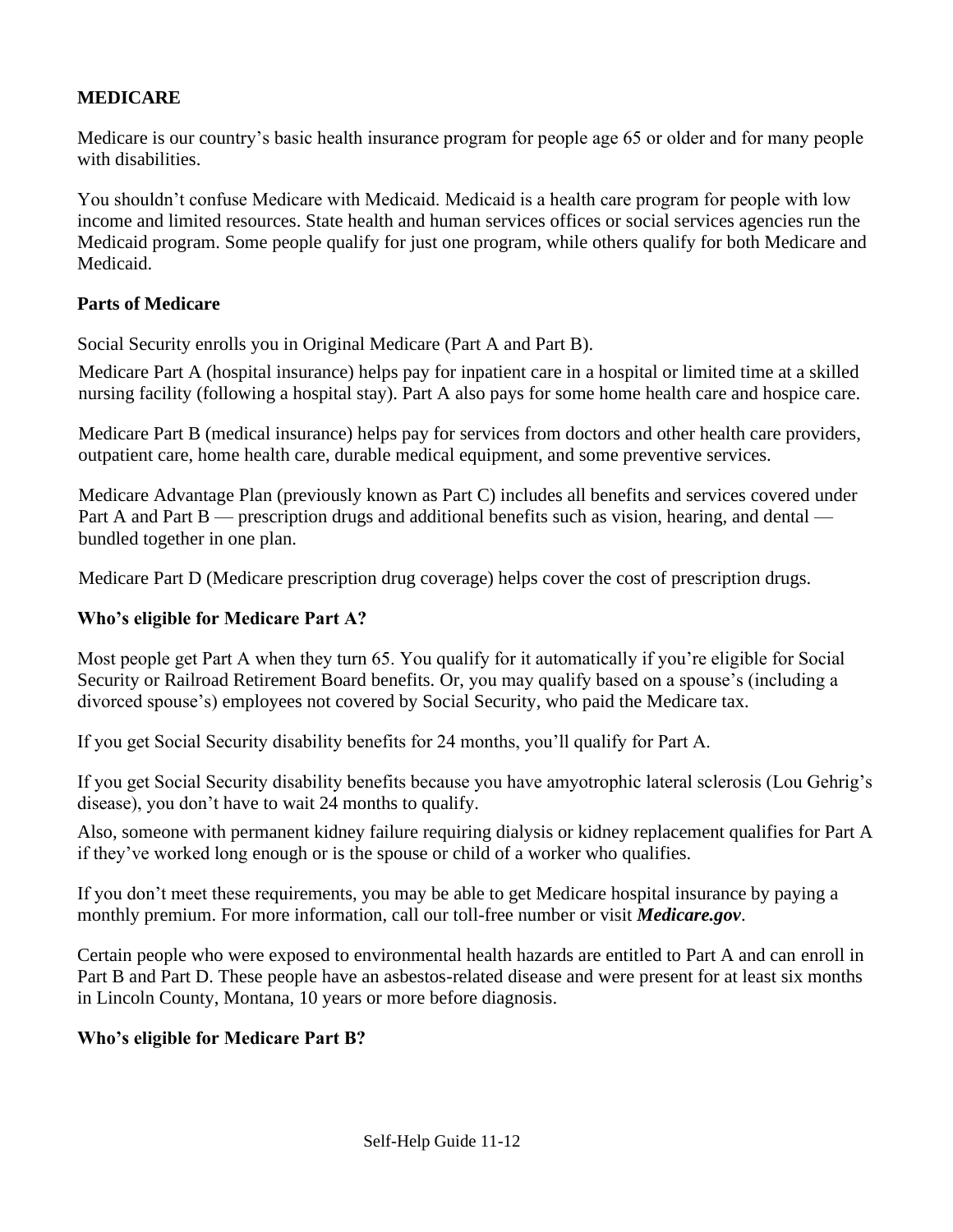Almost every person eligible for Part A can get Part B. Part B is optional and you usually pay a monthly premium. In 2022, the standard monthly premium is \$170.10. Some people with higher incomes pay higher premiums.

# **Medicare Advantage plans**

Anyone who has Medicare Part A and Part B can join a Medicare Advantage plan. Medicare Advantage plans include:

- Health Maintenance Organization (HMO) plans.
- Preferred Provider Organization (PPO) plans.
- Private Fee-for-Service (PFFS) plans.
- Special Needs Plans (SNPs).

In addition to your Medicare Part B premium, you might have to pay another monthly premium because of the extra benefits the Medicare Advantage plan offers.

# **Who can get Medicare Part D?**

Anyone who has Original Medicare (Part A or Part B) is eligible for Medicare prescription drug coverage (Part D). Part D benefits are available as a stand-alone plan or built into Medicare Advantage, unless you have a Medicare private fee-for-service (PFFS) plan. The drug benefits work the same in either plan. Joining a Medicare prescription drug plan is voluntary, and you pay an extra monthly premium for the coverage.

# **"Extra Help" with Medicare prescription drug costs**

If you have limited resources and income, you may qualify for Extra Help to pay for your prescription drugs under Medicare Part D. Social Security's role is to help you understand how you may qualify and to process your application for Extra Help. To see if you qualify or to apply, call Social Security's toll-free number or visit *[www.ssa.gov/extrahelp](http://www.ssa.gov/extrahelp)*.

# **If you have a Health Savings Account (HSA)**

If you have an HSA when you sign up for Medicare, you can't contribute to your HSA once your Medicare coverage begins. If you contribute to your HSA after your Medicare coverage starts, you may have to pay a tax penalty. If you'd like to continue contributing to your HSA, you shouldn't apply for Medicare, Social Security, or Railroad Retirement Board (RRB) benefits.

*NOTE: Premium-free Part A coverage begins six months before the date you apply for Medicare (or Social Security/RRB benefits), but no earlier than the first month you were eligible for Medicare. To avoid a tax penalty, you should stop contributing to your HSA at least six months before you apply for Medicare.* 

# **Help with other Medicare costs**

If you have limited income and few resources, your state may pay your Medicare premiums and, in some cases, other "out-of-pocket" medical expenses, such as deductibles, copayments, and coinsurance.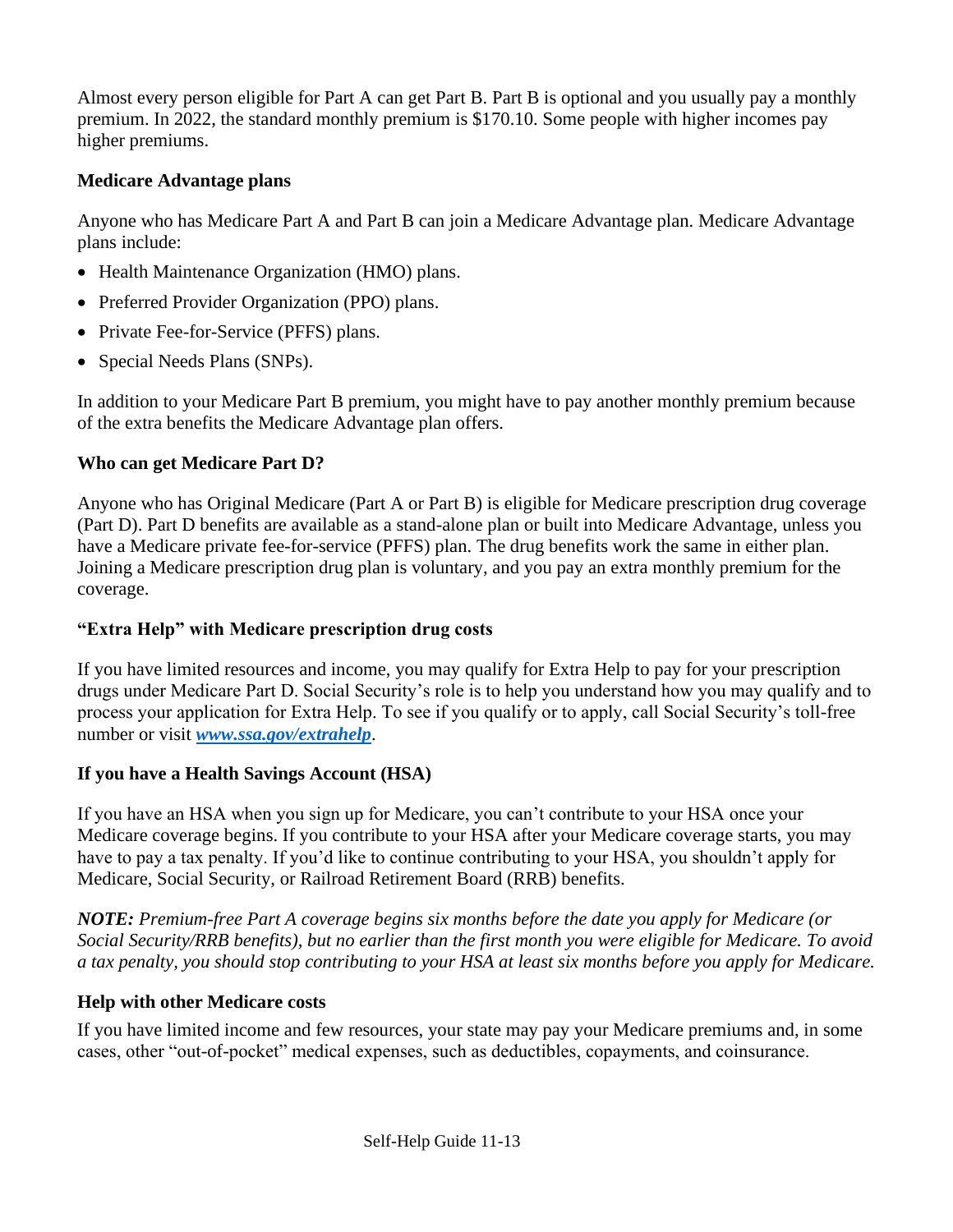Only your state can decide whether you qualify for help under this program. If you think you qualify, contact your Medicaid, social services, or health and human services office. Visit *Medicare.gov/contacts*  or call **1-800-MEDICARE** (**1-800-633-4227**; TTY: **1-877-486-2048**) to get their number.

# **Rules for higher-income beneficiaries**

If you have higher income, the law requires an adjustment to your monthly Medicare Part B (medical insurance) and Medicare prescription drug coverage premiums. Higher-income beneficiaries pay higher premiums for Part B and prescription drug coverage. This affects less than five percent of people with Medicare, so most people don't pay a higher premium.

To determine if you'll pay higher premiums, Social Security uses the most recent federal tax return the IRS provides to us. If you must pay higher premiums, we use a sliding scale to make the adjustments, based on your modified adjusted gross income (MAGI). Your MAGI is your total adjusted gross income and tax-exempt interest income.

If you file your taxes as "married, filing jointly" and your MAGI is greater than \$182,000, you'll pay higher premiums for your Part B and Medicare prescription drug coverage. If you file your taxes using a different status, and your MAGI is greater than \$91,000, you'll pay higher premiums. The following chart shows what you can expect to pay.

| <b>Modified Adjusted Gross Income in 2020</b>   | <b>Part B monthly premium</b><br>amount | <b>Part D monthly</b><br>premium amount |
|-------------------------------------------------|-----------------------------------------|-----------------------------------------|
| Individuals with MAGI of \$91,000 or less       | 2022 standard premium:                  | Your plan premium                       |
| Married couples with MAGI of \$182,000 or less  | \$170.10                                |                                         |
| Individuals with MAGI \$91,001 - \$114,000      | Standard premium                        | Your plan premium $+$                   |
| Married couples with MAGI \$182,001 - \$228,000 | $+$ \$68.00                             | \$12.40                                 |
| Individuals with MAGI \$114,001 - \$142,000     | Standard premium                        | Your plan premium $+$                   |
| Married couples with MAGI \$228,001 - \$284,000 | $+$ \$170.10                            | \$32.10                                 |
| Individuals with MAGI $$142,001 - $170,000$     | Standard premium                        | Your plan premium $+$                   |
| Married couples with MAGI \$284,001 - \$340,000 | $+$ \$272.20                            | \$51.70                                 |
| Individuals with MAGI \$170,001 - \$499,999     | Standard premium                        | Your plan premium $+$                   |
| Married couples with MAGI \$340,001 - \$749,999 | $+$ \$374.20                            | \$71.30                                 |
| Individuals with MAGI above \$500,000           | Standard premium                        | Your plan premium                       |
| Married couples with MAGI above \$750,000       | $+$ \$408.20                            |                                         |

# **When should I apply for Medicare?**

If you're not already getting benefits, you should contact Social Security about three months before your 65th birthday to sign up for Medicare. You should sign up for Medicare even if you don't plan to retire at age 65.

If you're already getting Social Security benefits or Railroad Retirement Board payments, we'll contact you a few months before you become eligible for Medicare and send you information. If you live in one of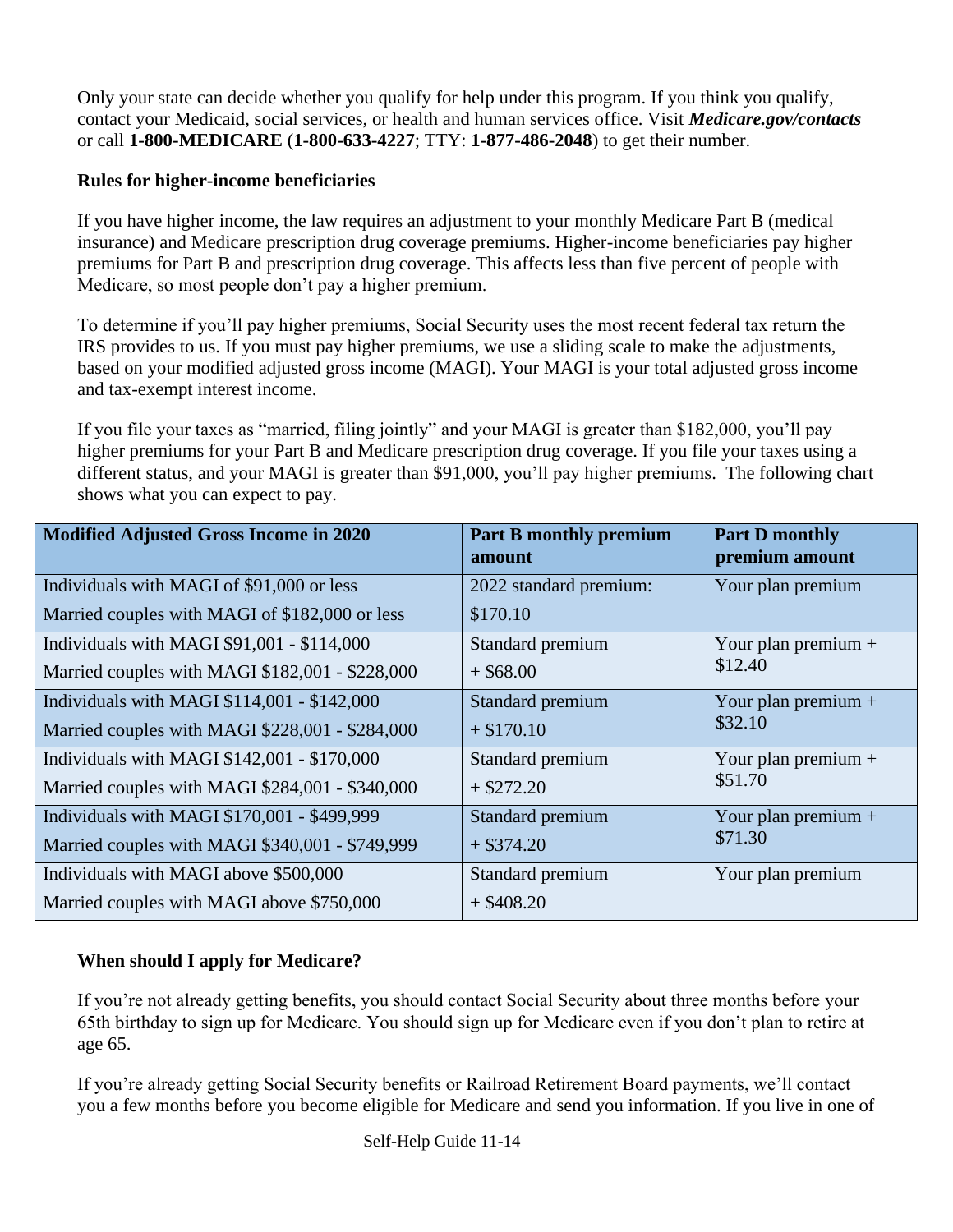the 50 states, Washington, D.C., the Northern Mariana Islands, Guam, American Samoa, or the U.S. Virgin Islands, we'll automatically enroll you in Medicare Parts A and B. However, because you must pay a premium for Part B coverage, you can choose to turn it down.

We will **not** automatically enroll you in a Medicare prescription drug plan (Part D). Part D is optional, and you must elect this coverage. For the latest information about Medicare, visit *Medicare.gov* or call **1-800- MEDICARE** (**1-800-633-4227**) or TTY number, **1-877-486-2048** if you're deaf or hard of hearing.

*NOTES: If you don't enroll in Part B and Part D when you're first eligible, you may have to pay a late enrollment penalty for as long as you have Part B and Part D coverage. Also, you may have to wait to enroll, which will delay coverage.* 

*Residents of Puerto Rico or foreign countries won't receive Part B automatically. They must elect this benefit. For more information, read* Medicare *(Publication No. 05-10043).*

# **SOME FACTS ABOUT SOCIAL SECURITY**

#### **2022 Social Security taxes**

- You pay 6.2 percent, and your employer pays 6.2 percent.
- If you're self-employed, you pay 12.4 percent.
- You don't pay Social Security taxes on earnings greater than \$147,000.

#### **2022 Medicare taxes**

- You and your employer each pay 1.45 percent.
- If you're self-employed, you pay 2.9 percent.
- Medicare taxes are paid on all of your earnings; there is no limit.
- There are additional Medicare taxes for higher-income workers.

#### **Work credits in 2022**

- For each \$1,510 you earn, you receive one Social Security "credit," up to four per year.
- Most people need 40 credits to be eligible for retirement benefits.
- Younger people need fewer credits to qualify for disability benefits or for their family members to be eligible for survivors' benefits.

#### **Estimated average 2022 monthly Social Security benefits**

- All retired workers: \$1,657
- Retired worker with only an aged spouse: \$2,753
- All disabled workers: \$1,358
- Disabled worker with a young spouse and one or more children: \$2,383
- All aged widows and widowers: \$1,553
- Young widow or widower with two children: \$3,187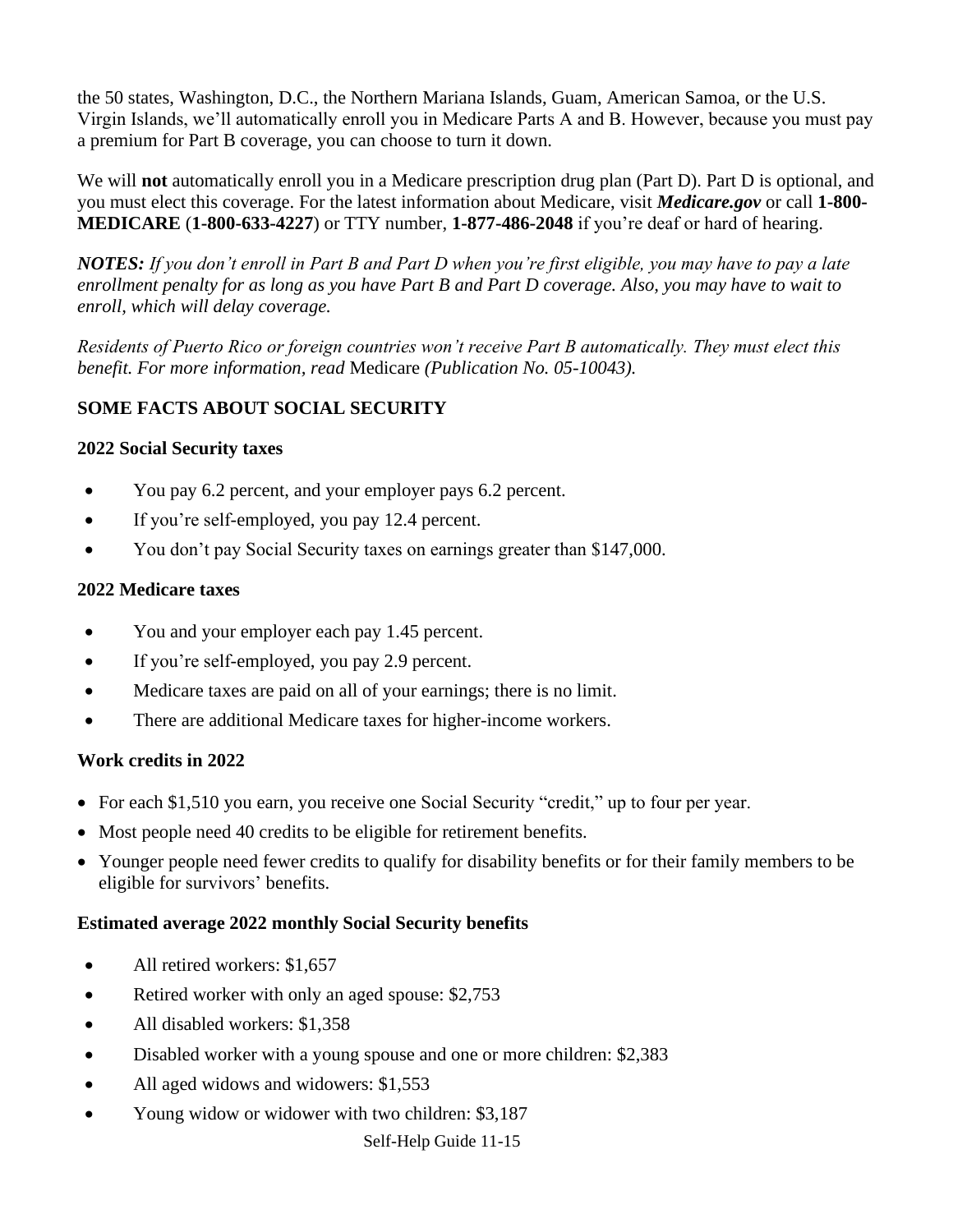#### **2022 monthly federal SSI maximum payment rates**

(Doesn't include state supplement, if any)

- \$841 for an individual
- \$1,261 for a couple

# **CONTACTING SOCIAL SECURITY**

There are several ways to contact us, such as online, by phone, and in person. We're here to answer your questions and to serve you. For more than 86 years, Social Security has helped secure today and tomorrow by providing benefits and financial protection for millions of people throughout their life's journey.

#### **Visit our website**

The most convenient way to conduct Social Security business from anywhere is online at *www.ssa.gov*. You can:

- Apply for Extra Help with Medicare prescription drug plan costs.
- Apply for most types of benefits.
- Find copies of our publications.
- Get answers to frequently asked questions.

When you create a personal *my* Social Security account, you can do even more.

- Review your *Social Security Statement*.
- Verify your earnings.
- Get estimates of future benefits.
- Print a benefit verification letter.
- Change your direct deposit information.
- Request a replacement Medicare card.
- Get a replacement SSA-1099/1042S.
- Request a replacement Social Security card, if you have no changes and your state participates.

#### **Call us**

If you don't have access to the internet, we offer many automated services by telephone, 24 hours a day, 7 days a week. Call us toll-free at **1-800-772-1213** or at our TTY number, **1-800-325-0778**, if you're deaf or hard of hearing.

A member of our staff can answer your call from 7 a.m. to 7 p.m., Monday through Friday, if you need to speak with someone. We ask for your patience during busy periods since you may experience a high rate of busy signals and longer hold times to speak to us. We look forward to serving you.